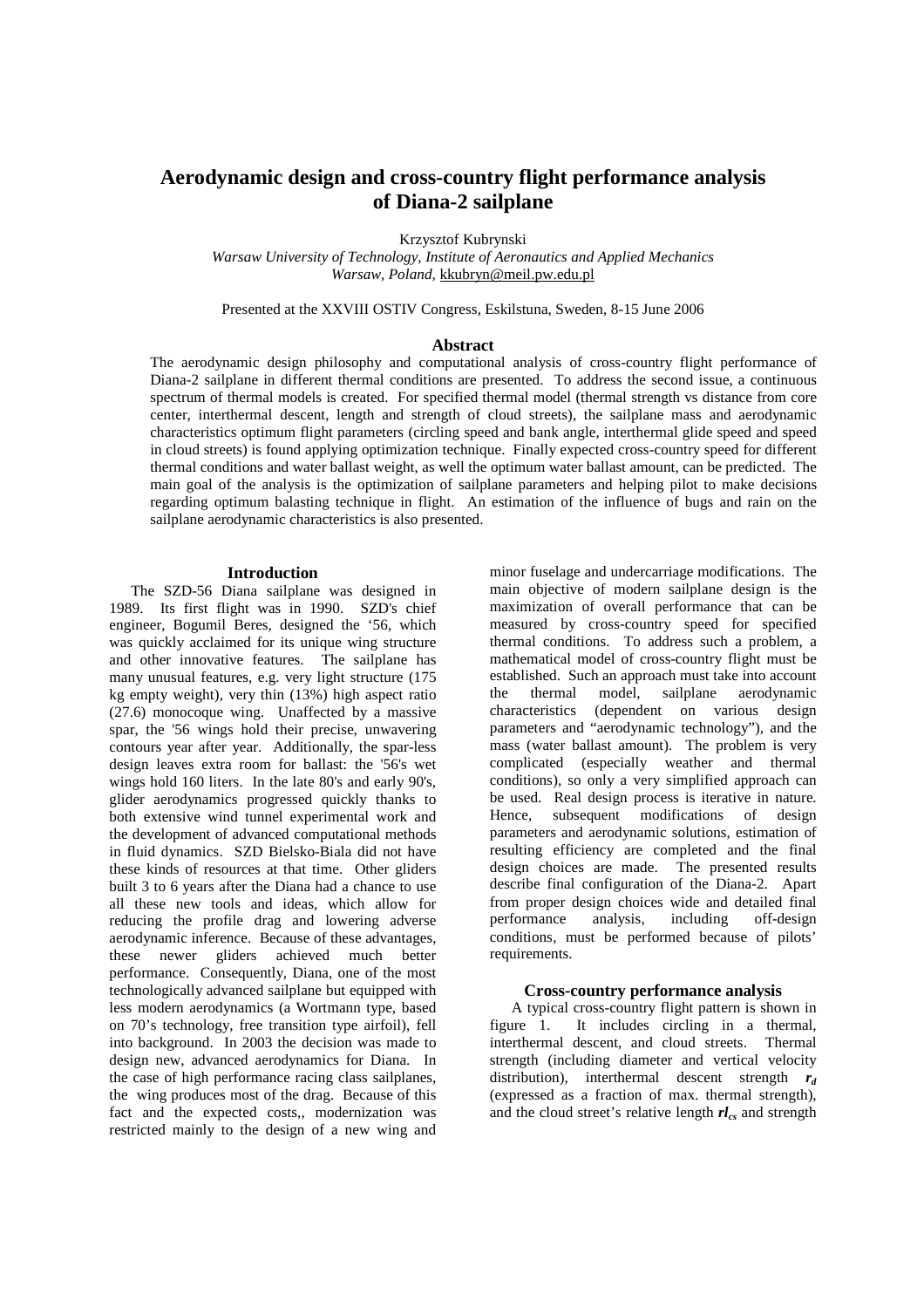*rcs* (expressed as a fraction of max thermal strength) are the parameters describing thermal conditions.



Fig. 1 Assumed cross-country flight pattern.

The specification of thermal characteristics is the most challenging problem as they depend on a great number of factors (weather conditions, geographical region, ground features, altitude, time, etc.) and are in principle governed by stochastic rules. A very limited amount of measured data is available in the literature, making this problem even more difficult. Horstmann<sup>1,2</sup> models are probably the most realistic approach. They include four standard thermal profiles: combination of strong(2) and weak(1) and wide(B) and narrow $(A)$  thermals. A linear variation of the vertical velocity distribution outside a 60mradius thermal core is assumed. The direct application of those models to the current problem is, unfortunately, not possible as continuous spectrum of thermal strength is required. A continuous family of thermals based on the assumption of a linear interpolation between the Horstmann models was created. Three thermal families are specified and used, A:narrow, B:wide, C:middle thermal.



Fig. 2 Assumed lift distribution in model thermals.

The lift distribution varies linearly between 60m and *R\_max,* where its value is zero. A parabolic lift variation is assumed inside the thermal core. The rate of climb for a particular thermal shape, specified sailplane mass, and the aerodynamic characteristics can be specified as:

$$
w_c = w_T - w_{\text{SINK}} \tag{1}
$$

where the thermal lift at a specified circling radius and sink velocity can be expressed as:

$$
wT = wT (THERMAL - MODEL, wT0, RCIRC (VCIRC, \phiCIRC))
$$

$$
w_{\text{SINK}} = w_{\text{SINK}}(V_{\text{CIRC}}, \phi_{\text{CIRC}}, \text{MASS}, \text{AERODYNAMICS}) \tag{2}
$$

The final equation for altitude balance takes form of:

$$
(w_r - w_{\text{SINK}}) \cdot t_{\text{CIRC}} = (w_{\text{SINK}} + w_a) \cdot \frac{L - L_{\text{CS}}}{V_d} + (w_{\text{SINK}} - w_{\text{CS}}) \cdot \frac{L_{\text{CS}}}{V_{\text{CS}}} \quad (3)
$$

The average cross-country speed depends on the following:

$$
V_{cc} = f(\text{THERMAL}\_\text{ADDEL}, \, w_{\text{to}}, \, r_a, \, r_{\text{cs}}, \, r l_{\text{cs}}, \, \text{MASS}, \, \text{AERODYNAMICS}, \, V_{\text{CIRC}}, \, V_a, \, V_{\text{cs}}) \tag{4}
$$

It is seen that net rate of climb depends on the thermal model, thermal strength  $w_{T0}$ , sailplane mass, aerodynamic characteristics, circling speed, and bank angle. Similarly, the average cross-country speed depends on all above parameters and, additionally, on the weather model  $(r_d, rl_{CS},r_{CS})$ , speed at interthermal glide, and along cloud streets. For a specified weather model, thermal strength, mass, and aerodynamic characteristics of the sailplane, the optimum flight and circling parameters, as well as final average cross-country speed, can be easily found using nonlinear programming methods. Such modeling of gliding tactics is equivalent to that of MacCready, which is not the one actually applied by pilots due to relatively low value of probability of arrival. Additional mathematical analysis shows, however, that reasonable modifications to the MacCready rules have little influence on the final average cross-country speed – increasing significantly the probability of arrival $3,4$ . This justifies the treatment applied in the present work.

#### **Climb performance in thermal**

Equation (3) indicates that improvement in crosscountry performance can be directly achieved by better climb performance in thermal. Computational correlations between the lift coefficient in circling,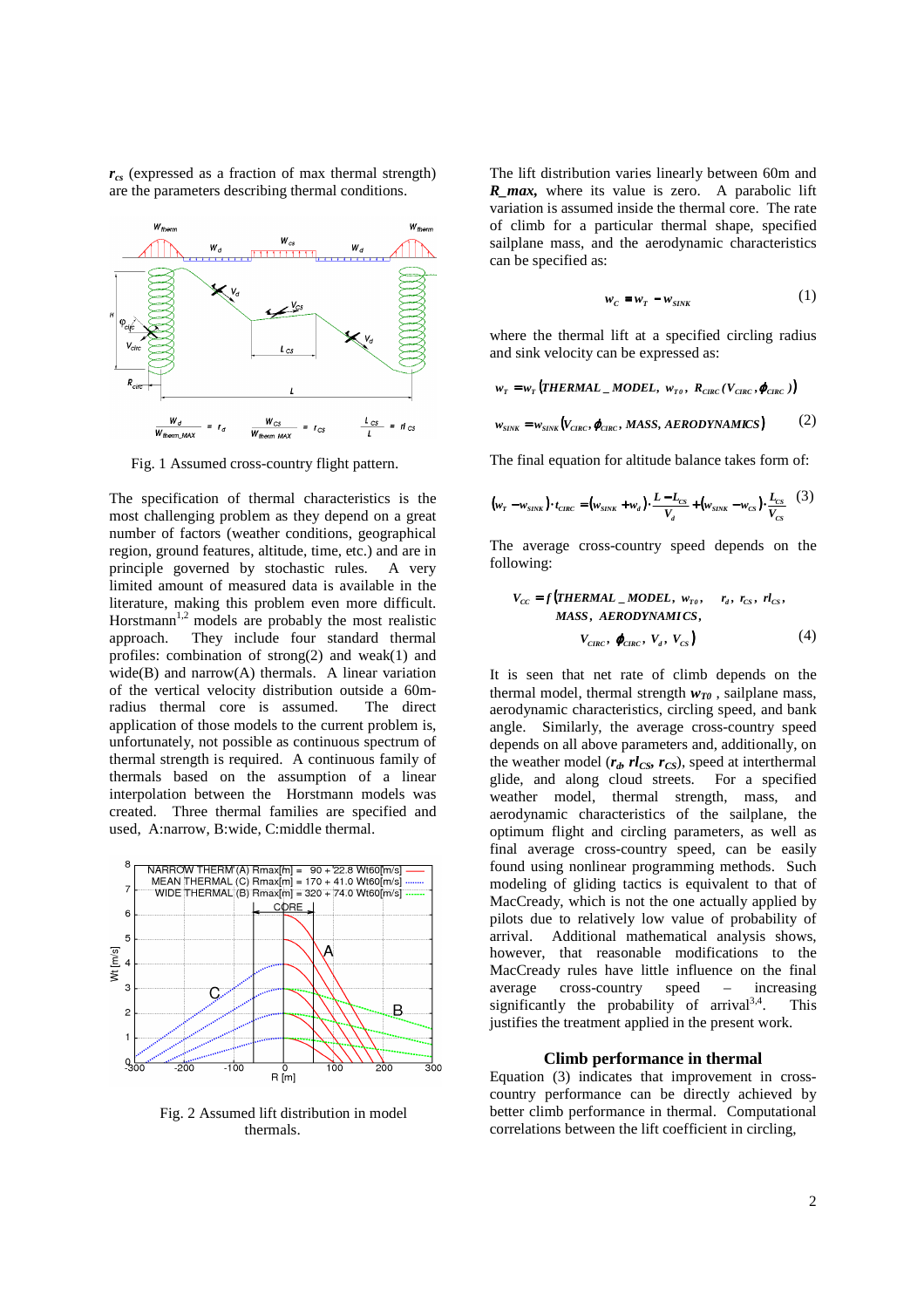

Fig. 3 Influence of lift coefficient, circling radius and bank angle on climb performance: a) wide thermal (B), b) middle thermal (C).

the radius of circling (and bank angle), and climb performance for maximum sailplane weight using two thermal profiles (of the same strength:  $w_{T0}$ =4m/s) are presented on Fig. 3. It is seen, that the higher the available lift coefficient the more efficient thermal climb. More in-depth analysis indicates that a higher  $C_L$  in circling leads to lower optimum circling speed, lower bank angle and radius, higher net rate of climb, and higher average cross-country speed. We can also assume that low speed (high  $C_L$ ) characteristics are relatively independent on high speed (low  $C_L$ ) characteristics – at least for flapped wings. Figure 4 shows expected climb ratio and average crosscountry speed for maximum weight as a function of thermal strength for wide and middle thermal models. For the cases presented in Fig. 3 the climb improvement at optimum circling due to increase  $C_L$ from 1.3 to 1.5 is about 0.1m/s (wide thermal) and 0.2m/s (middle thermal), while the increase in expected average cross-country speed (more details on that in the following chapters) is about 2 and 4 km/h respectively.



Fig. 4 Influence of lift coefficient and thermal strength on climb rate and average cross-country speed (no cloud streets): a) wide thermal (B), b) middle thermal (C).

The improvement for narrow thermals (A) is much higher (0.4 m/s and 10 km/h). It is clear that enabling circling at higher C<sub>L</sub> significantly improves overall glider performance.

Modern, low-drag glider airfoils<sup>5</sup> have specific features. The lift characteristics at higher angles of attack have a local decrease of lift with increasing angles of attack (has a local minimum). The reason of such features is the abrupt forward movement of transition point along the upper surface and the thickening of boundary layer. According to an unpublished paper presented at OSTIV Congress in 2003 by A. Dushyn and L. L. M. Boermans ("Sailplane climb performance in thermals due to dynamic effects"), this local minimum in the lift curve can have significant influence on sailplane's behavior during entering thermal and flying in a turbulent thermal. The situation is explained schematically in Fig.5. If an angle of attack during circling is near local maximum of  $C_L$  (and close to the upper limit of the low drag bucket) a downward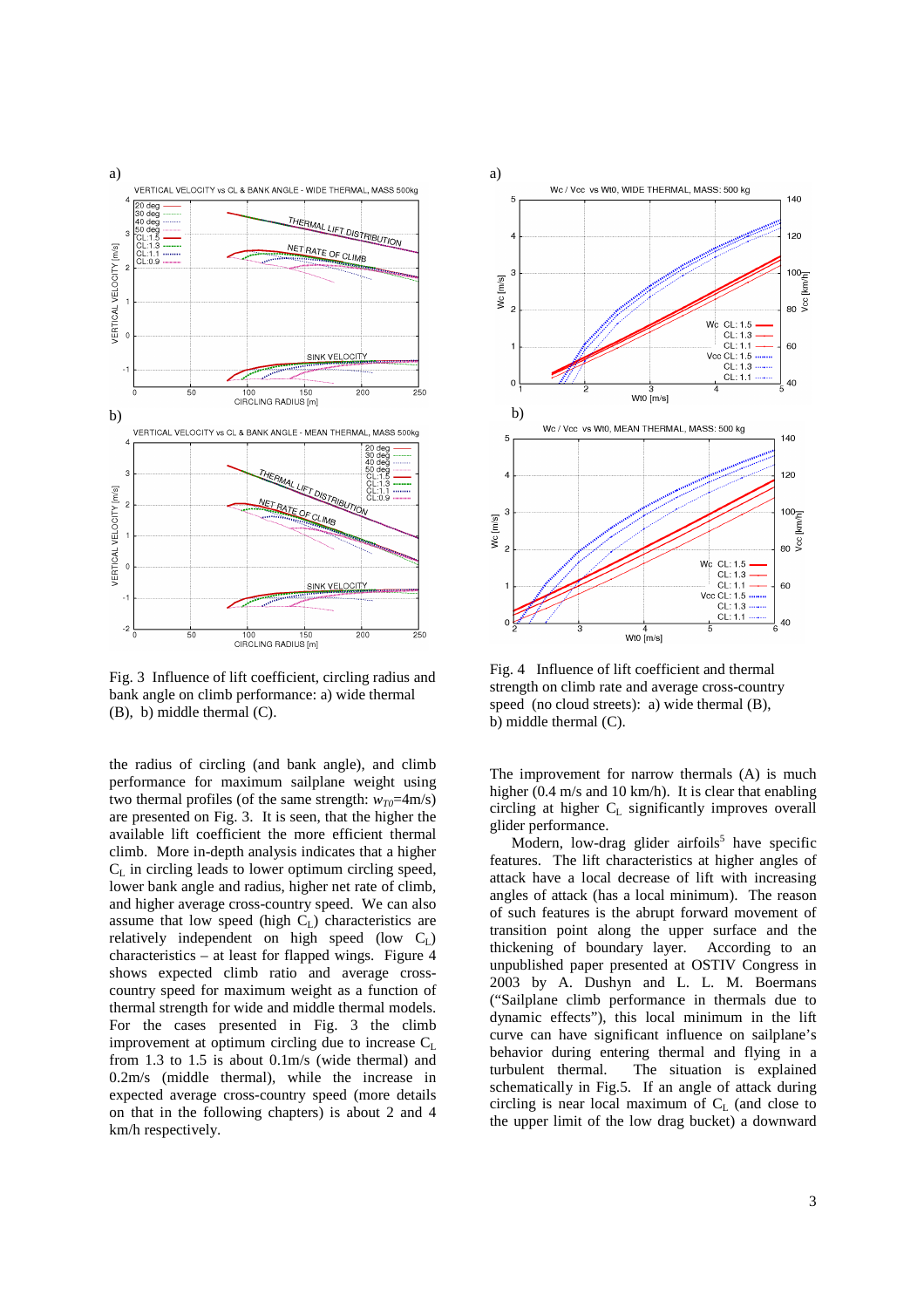gust (one that decreases the angle of attack) leads to some loss of lift and some loss of altitude. An upward gust (one that increases the angle of attack) leads to additional lift in the case of a monotonic liftangle of attack relationship, and an increase in speed and climb rate. However, in the case when the lift curve has a local minimum as noted, an increase in angle of attack leads to a loss of lift and altitude. A variation of angle of attack due to a gust can reach up to 5 deg. Thus, there can be a significant problem in circling at such a value of the lift coefficient due to both the loss of climb efficiency and the danger of stall. This means that circling at lower  $C_L$  is necessary for efficiency in case of an airfoil with lift characteristics containing local minimum.



Fig. 5 Sketch of airfoil behavior at angle of attack changes due to vertical gust.

### **Wing sections**

Basic airfoils designed for Diana-2 wing have characteristics slightly different to more typical sailplane airfoils. Comparison of one of the Diana-2 airfoils to another typical modern sailplane wing section is presented on the Fig. 6. The main properties of new airfoil are monotony of the lift characteristics and a much higher maximum lift coefficient. Moreover, there is much less sensitivity to bugs and rain. That problem is related not only to an increase of drag in such conditions but also to significant loss of lift due to separation, especially at larger flaps deflection. Wet conditions were computational simulated by forcing transition at 7% of the airfoil chord and specifying a low value of the critical amplification factor. It is observed in the figure, both problems have been significantly reduced in the case of present design. The main drawback of the new airfoil is the reduction of low drag-bucket width and a higher sensitivity to the incorrect flap settings in flight. However, minimum profile drag is expected to be slightly lower than for typical modern glider airfoils.



Fig. 6 Computational characteristics of Diana-2 airfoil and typical modern airfoil – clean and wet conditions simulated, a) no flaps, b) flaps down.

The airfoil is equipped with 17% chord performance flap with a deflection range of  $-2^0$  to  $+28^0$ . The laminar flow extends to 70-75% of the upper surface (flaps down and higher CL conditions) and 92% of the lower surface (flaps up and low to moderate CL). The transition on the lower surface is enforced by pneumatic turbulator in order to prevent laminar separation.

The characteristics of the airfoil suggest that safe and efficient circling at a  $C<sub>L</sub>$  of about 1.5 (flaps deflection  $+21^0$ ) is possible. Such characteristics of the airfoil have been obtained thanks to a unique pressure distribution along the chord (with lower pressure gradients in recovery region and reduced stability of laminar boundary layer) and lower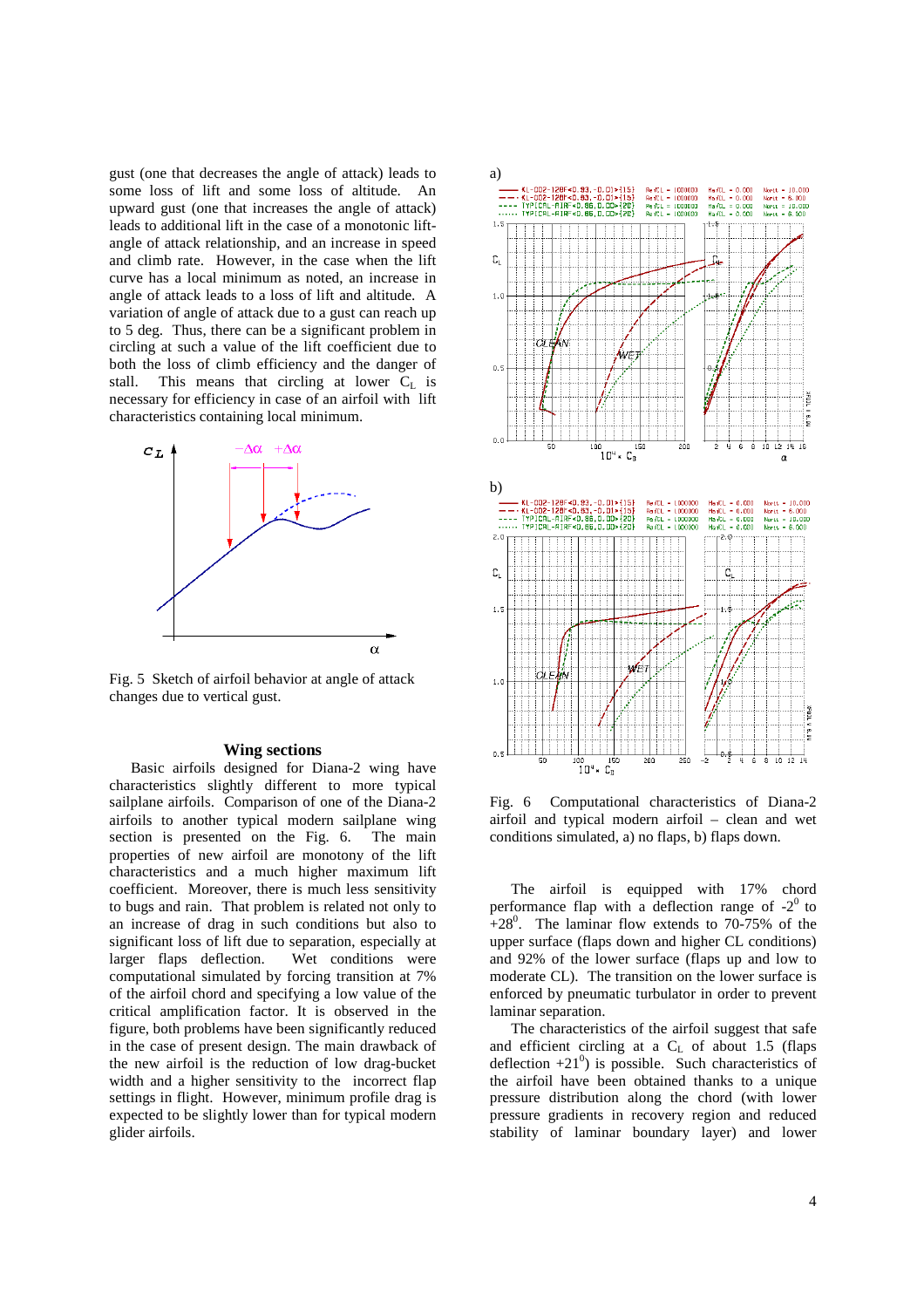thickness. The Diana-2's airfoil sections are even thinner then original SZD-56's, ranging from 12.8% at the root to 12.2% at the tip (and much less at the winglets).



Fig. 7 Old and new of Diana wing airfoils.



Fig. 8 Drag polars of new and old Diana airfoils.

Even though the profiles are thinner than the original Diana's airfoils, the stiffness and strength characteristics are significantly better, and they maintain a higher cross-section area. This has a great impact on wing weight, structure, and the volume available for water ballast. Flaperons were used instead of separate flaps and ailerons. Figure 7 shows a comparison between new and old airfoil shapes, while Fig. 8 summarizes the expected aerodynamic characteristics. Expected drag reduction of about 20 to 25% over the entire range of lift coefficients is seen.

# **Aerodynamic design of the wing**

As noted above, a new wing with entirely new aerodynamics has been designed. The fuselage and tail are the same as that of the old SZD-56 Diana. The proven inner wing structure is also retained (but design stresses in the monocoque skin were reduced

by ~10%). The aerodynamic design of the wing includes three main stages<sup>6</sup>: planform design, airfoils design, and finally reduction of adverse interference effects (mainly in wing-fuselage intersection and wing-winglet juncture). The main objective of aerodynamic design itself is to achieve the best possible performance at various soaring situations, including a low stall speed and low sink rates at all speeds. Good stalling characteristics, effective ailerons, good flying qualities in thermals, and low sensitivity to bugs and rain are additional requirements.

At lower flying speeds, the wing drag is about 90% of total glider drag (about 65% is induced drag). At high speeds, wing drag is about 60% of total glider drag (the greater part of which is profile drag). Considering this, it is obvious that the main objective during the aerodynamic design process of a glider should be the reduction of both profile and induced drag. The first is possible by designing a wing with the maximum extent of laminar flow. Due to the fact that flow conditions (such as Reynolds number and lift coefficient) vary along the span, the airfoils should be designed specifically for each spanwise station in order to satisfy the actual requirements. Minimization of induced drag can be achieved by the proper distribution of load along the span by using the optimum planform and adding winglets. The process of the Diana-2 wing design includes a number of considerations and must take their mutual interactions into consideration. To name just a few, improvement of high-speed characteristics (lowering contribution of parasitic drag), internal volume, and strength characteristics. Given these considerations, the Diana-2's wing area is slightly larger than the original Diana  $(8.65 \text{m}^2 \text{ vs. } 8.16 \text{m}^2)$ . A few computer programs have been used. They allowed for flow analysis, design and optimization of two-dimensional wing profiles, $\bar{7}$  as well as the entire three-dimensional glider configuration<sup>8</sup>. The wing planform is totally curved. This reduces both induced drag and wing profile drag, as well as allowing for the proper wing stall progression. The wing profile changes along the span. The optimum load distribution along the wing/winglet span was determined by applying Munk's induced-drag analyses. The optimum wing planform (more precise: local chord value) minimizing induced and profile drag is possible to evaluate by division of the above optimum load by optimum sectional lift coefficient. Modification to such a planform is undertaken in order to achieve proper stall progression along the span. All the design parameters, such as planform and profiles at various span stations, are subsequently updated to achieve the properties dictated by the iterative design process.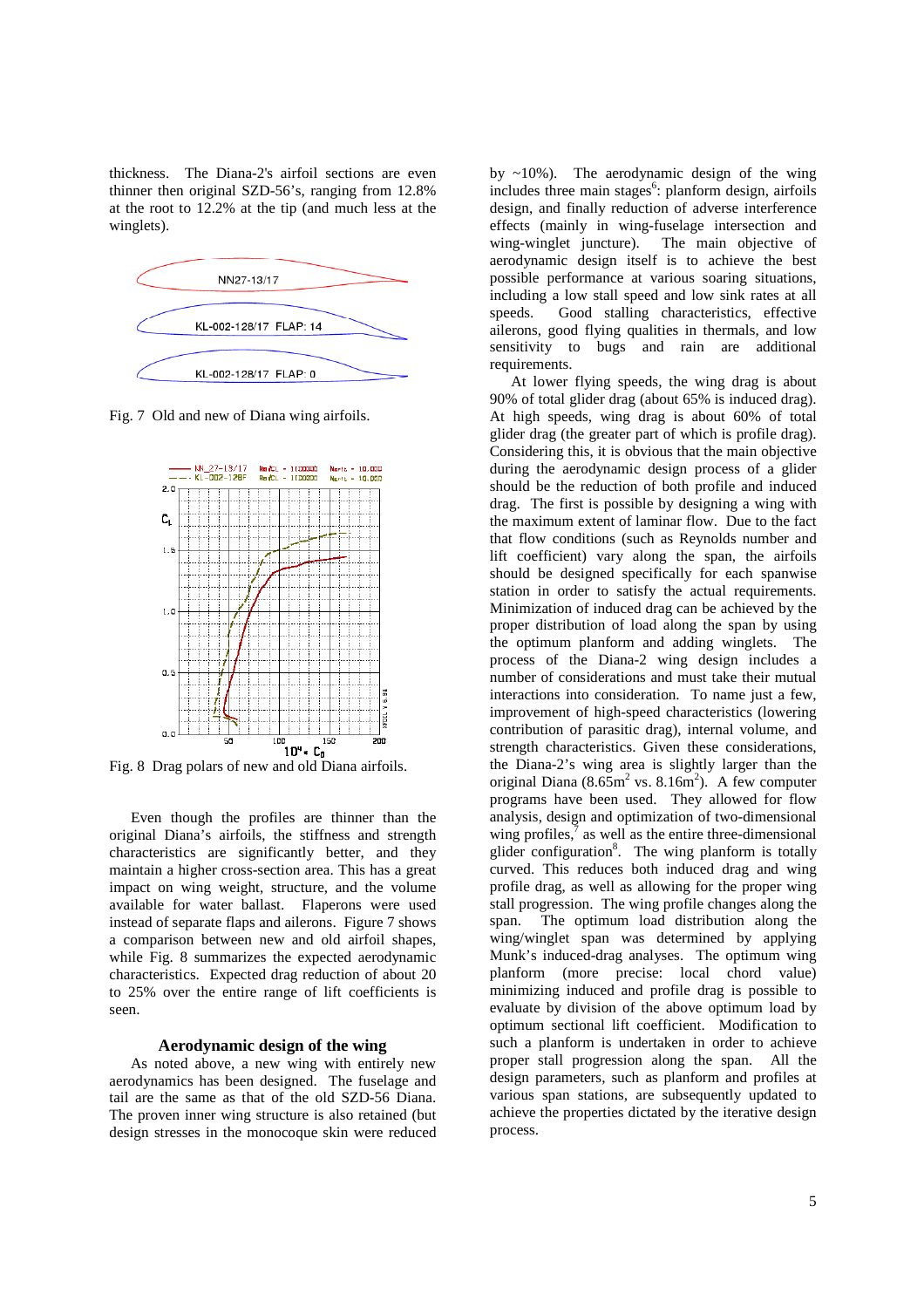The final planform and wing sections were obtained as a result of using three-dimensional optimization methods during detailed aerodynamic design. In its final stage, adverse interference effects between wing and fuselage,<sup>9</sup> as well as in concave corner of wing/winglet intersection, are removed.

The design of the glider and modified wings, including geometry definition, has been performed using *Unigraphics NX* system. The wing mock-up was made using CNC technology that enabled a precision of better than 0.1mm, which is crucial to benefit from subtle aerodynamic design.



Fig. 9 Wing planform (developed surface).

The wing planform and the continuous family of wing sections used along wingspan are shown in Figs. 9 and 10 (expect for near wing-fuselage intersection sections). The entire internal volume of the Diana-2 wing is used as an integral water tank. The wings can carry 50% more ballast than previously, so the Diana-2 can fly at the highest as well as the lowest wing loading of any current 15 meter glider. When flying fully ballasted, nearly half the glider's weight is water ballast. The optimum balancing is achievable for any pilot weight through the 5.6-liter tail tank. The location of the center of gravity that minimizes trim drag is at 39% of mean aerodynamic chord.



Fig. 10 Geometry of the wing and winglet airfoils.

The basic parameters of the new Diana are:

| Wing span             | 14.942 m            |
|-----------------------|---------------------|
| Wing area             | $8.657 \text{ m}^2$ |
| Empty mass            | 182 kg              |
| Wing panel mass       | $46 \text{ kg}$     |
| Water ballast (wings) | 248 kg              |
| Max. mass             | 500 kg              |
| Min. wing loading     | $28 \text{ kg/m}^2$ |
| Max. wing loading     | 58 $\rm kg/m^2$     |

# **Sailplane performance analysis**

The performance of Diana-2 was calculated using a rather unusual methodology. As performance of old Diana had been measured and described in Mr. Richard Johnson's flight-test results, the evaluation of drag characteristics of the glider was possible. The wing drag characteristics obtained for the old Diana wing (calculated using a panel method with boundary layer interaction) allowed for the estimation of the drag characteristics of the remaining parts: fuselage, fin and tail. By adding the drag of the new wing, calculated using the same method, to these values, allows the drag characteristics of the new Diana to be estimated. It should be noted that the entire procedure was based on introducing numerical corrections of the wing characteristics to Johnson's flight-test results, which were used to predict the flight characteristics of the Diana-2.

Experimental characteristics are not always smooth, so smoothing the parasitic drag characteristics was necessary. Flight tests had been completed for only one wing loading, so the same parasitic drag characteristics were used for other wing loadings. Weight changes were considered only in the numerical calculations of the wing characteristics. The prediction for maximum L/D (with water ballast) exceeds the almost mythical 50:1 boundary for racing class sailplanes. Final speed polars for the clean wing at different sailplane weights are presented on Fig. 11.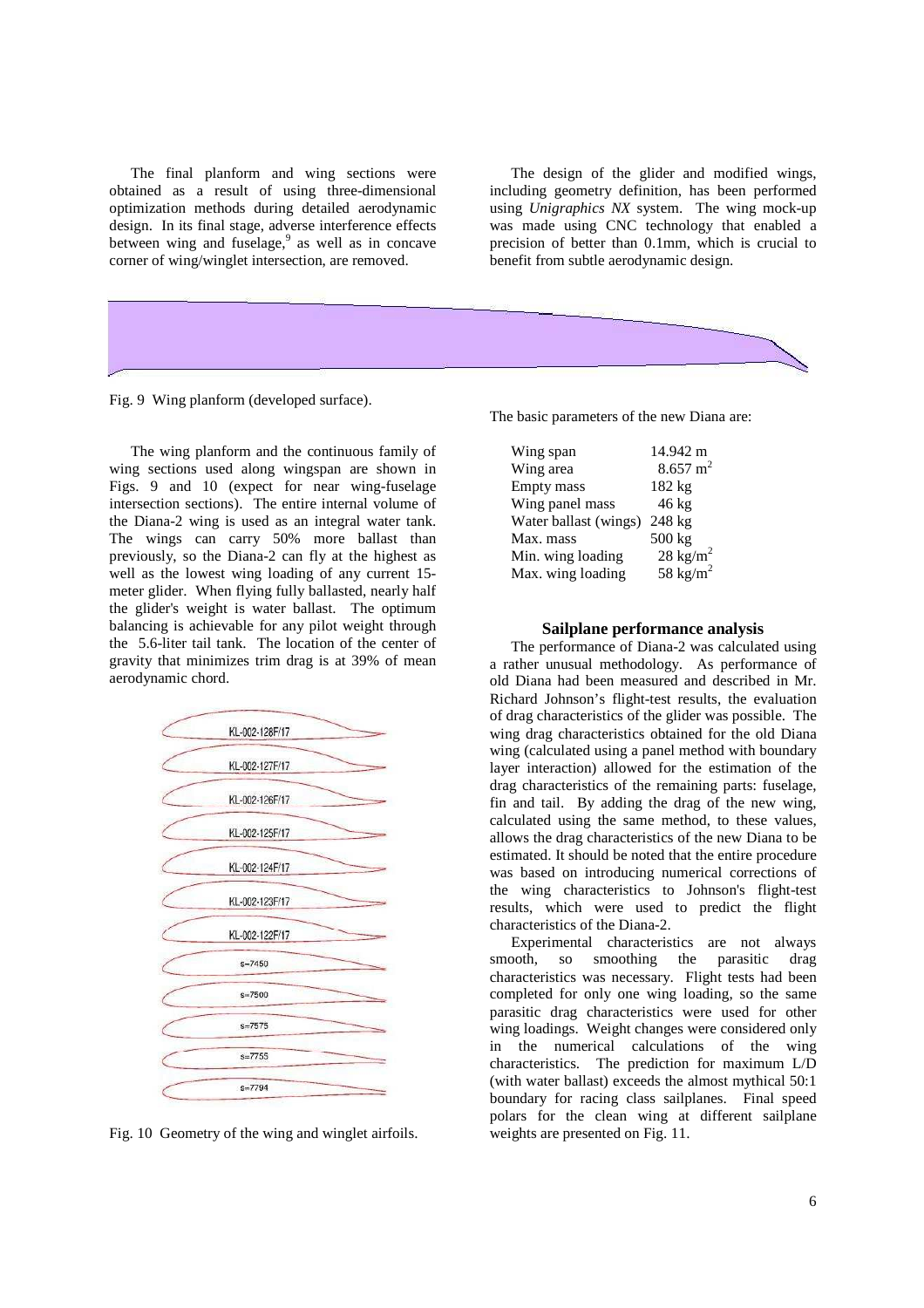

As the airfoils applied on new wing show considerable high sensitivity to the proper flap settings, a detailed analysis of flap position influence on the speed polars was of primary importance. Computational optimum of flap position for various sailplane weights and speeds are presented in Fig. 12.



Fig. 12 Calculated optimum flap settings.

Also of importance is the influence of insects/rain on the glider performance. An approximation of the roughness caused by bugs was achieved by specifying a much lower value of critical amplification factor *NCR* used for analyzing laminar boundary layer stability and transition. In the presented computations  $N_{CR}$ =5 was used. Flow conditions related to rain were approximated by specifying very low value of *NCR* and forced transition at 7% of the chord on upper and lower surfaces. Results for sailplane mass of 350kg at various flow conditions and flap settings are presented on the Fig. 13. The conclusion is that the approximation of bugs leads to only minor performance deterioration over a wide range of speeds. In fact, the only significant lost of efficiency is expected at high speeds.





Fig. 13 Simulation of clean wing, bugs and rain in performance calculations (mass: 350 kg).

 However, the optimum flap settings change significantly. Rainy conditions are expected to lead to much worse sailplane performance. On the other hand, the estimated loss is still much lower then for any other high performance glider. The other feature worth mentioning is the very low sensitivity of wet wing to flap setting.

#### **Cross-country performance of sailplane**

The methodology described for thermal flight analysis was not only useful for selecting optimum design parameters of sailplane, but also for coming up with some rules to help piloting decisions concerning the optimal ballasting of the glider in flight (depending on weather conditions, thermal strength, and size). The circling analysis was restricted to a maximum allowable lift coefficient of  $C_L = 1.4$ , which is probably slightly conservative. Two basic weather models were used. The first one includes no cloud streets  $(rl_{CS}=0, r_{CS}=0)$  and interthermal descent has an intensity of 10% of maximum thermal lift in the core  $(r_d=0.1)$ , which is equivalent to about 20% of the sailplane average climb rate. The second model is characterized by cloud streets reaching 20% of the total way between thermals with their mean lift of 30% of thermal core value  $(rl_{CS}=0.2, r_{CS}=0.3)$ . The intensity of interthermal descent is the same as for the first model  $(r_d=0.1)$ .

Figure 14 shows the relationship between the sailplane mass and the expected average crosscountry speed and net climb rate for the first of weather models (no cloud streets), wide thermals and different thermal strengths ( $w_{T0} = 2.5$  m/s &  $w_{T0} =$ 3.5 m/s). Similar results have been obtained for both weather models, three thermals (wide, medium and narrow) and various thermal strengths  $W_{T0}$  (1.5 ÷ 7.0) m/s). A relatively strong influence of mass on climb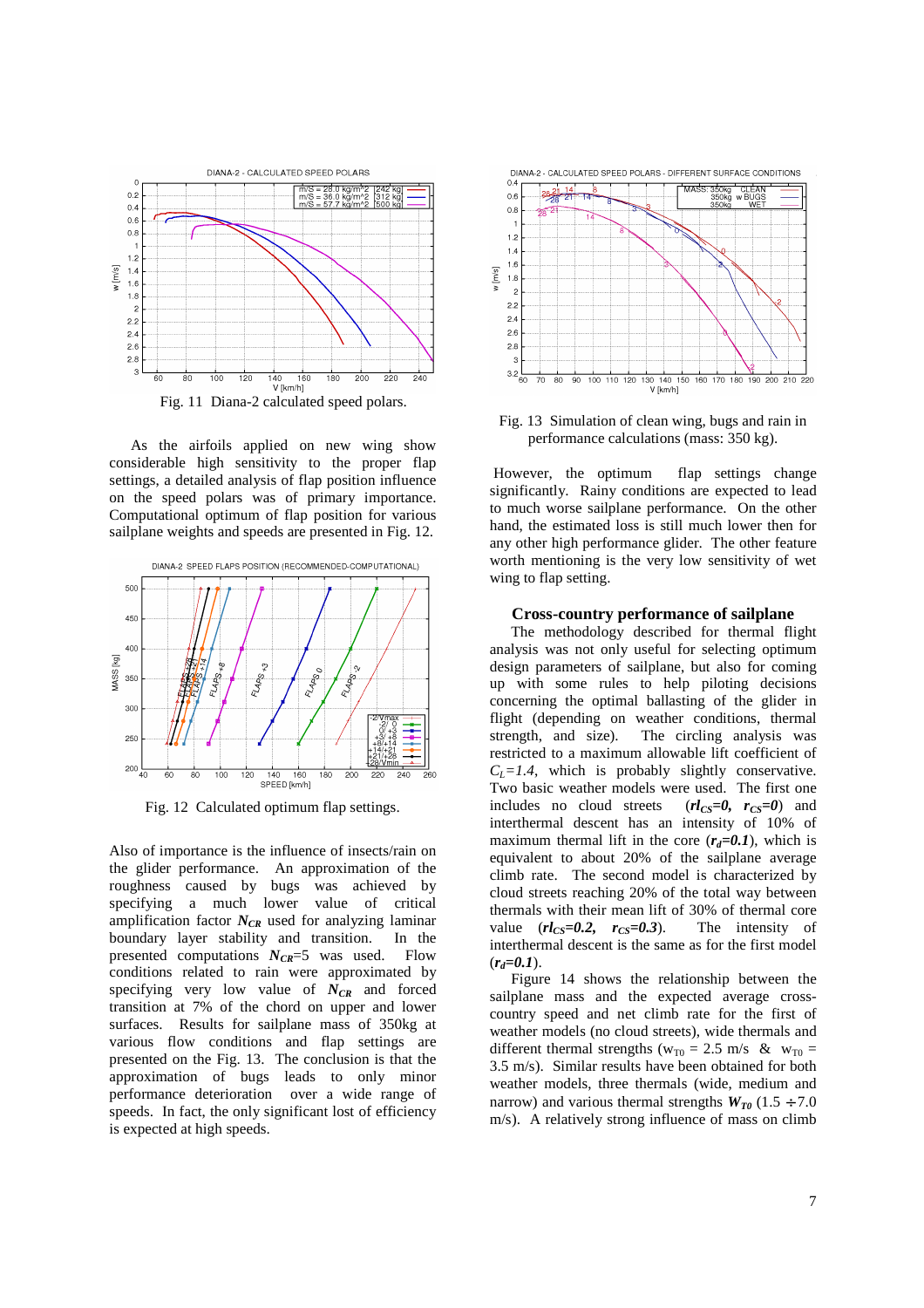rate is observed. Nevertheless, the distribution of the final average cross-country speed is very flat near optimum. The most significant benefit from heavy ballast or lighter sailplane, which corresponds to high or low allowable wing loadings, is expected mainly for very strong and very week thermal conditions.



Fig. 14 Sample computational cross-country flight characteristics of Diana-2 at two thermal strengths.

Figure 15 presents the optimum sailplane mass vs average climb rate relationships for both kinds of weather conditions and wide thermals. Additional boundaries of a 1% penalty on the average crosscountry speed (thin line) and constant thermal strength conditions (broken oblique lines) are marked. Solid points represent the measured values extracted from flight logs (year 2005: Polish Open Class Nationals and European Championships). The average climb rate was defined as a sum of all the altitude gained in circling and difference of altitudes at start and finish divided by the total time spent circling. The average cross-country speed includes the real kilometers flown (not the task distance only).

Analogical analysis has been performed for narrow and middle thermals. Examination of flight logs results indicates that the wide thermal model is the most relevant; however, very often lengths and strengths of cloud streets were greater then assumed in calculations. Hence the real average cross-country speed is sometimes higher than predicted. Quite unusual and slightly surprising is the significant underestimation of calculated cross-country speed in strong thermal conditions (climb rate about 2.5 m/s).

 Commonly applied for average cross-country performance analysis is the mixed weather model of Quast<sup>2</sup>, which consists of some portions of wide and narrow thermals of strong and weak types. Obviously, the main objective of the analysis presented is the determination of the amount of water ballast optimal for various thermal strengths. A family of mixed thermals – narrow and wide - with the same vertical velocity at 60m-radius position from core center, was specified. The same as in Quast's model, the assumption was made that 84% of the total flight distance is dominated by wide thermals, whereas 16% by narrow thermals. Mean value of the interthermal descent is 10% of the maximum vertical velocity inside thermal core, which means approximately 20% of average climb ratio. Figure 16 shows the relevant results.

It is worth noting that the mixed weather model similar to Quast's leads to a different optimum of sailplane's mass compared to the model including wide thermals only, but the expected average crosscountry speeds in both cases are rather similar (the model including some amount of narrower thermals predicts a few km/h lower speed). Comparison of the presented computational results to those extracted from flight logs data suggests some overestimation of the narrow thermal presence in Quast's model.

The most important conclusions from the analyses concerns the optimal amount of water ballast for various average climb rates. Generally, the optimum is higher then the values usually presented in literature. A maximum sailplane mass of 500 kg is expected to be optimum for average climb rate above 1.75 m/s in the case of wide thermals and no cloud streets. In the case of cloud streets of 20% relative length and 30% strength, the maximum sailplane mass should be used at climb rates above 1.5 m/s. The minimum practical achievable mass of about 280 kg (in the case of 80 kg pilot + equipment) achieves an optimum for 1 m/s and 0.9 m/s respectively. Expectation is that removing of 50kg water ballast should improve the average climb rate by about 0.15 m/s. The values of masses should be slightly lower in the presence of some fraction of narrow thermals. It is interesting, that mixed model affects mainly high mass characteristics with little influence on the light sailplane.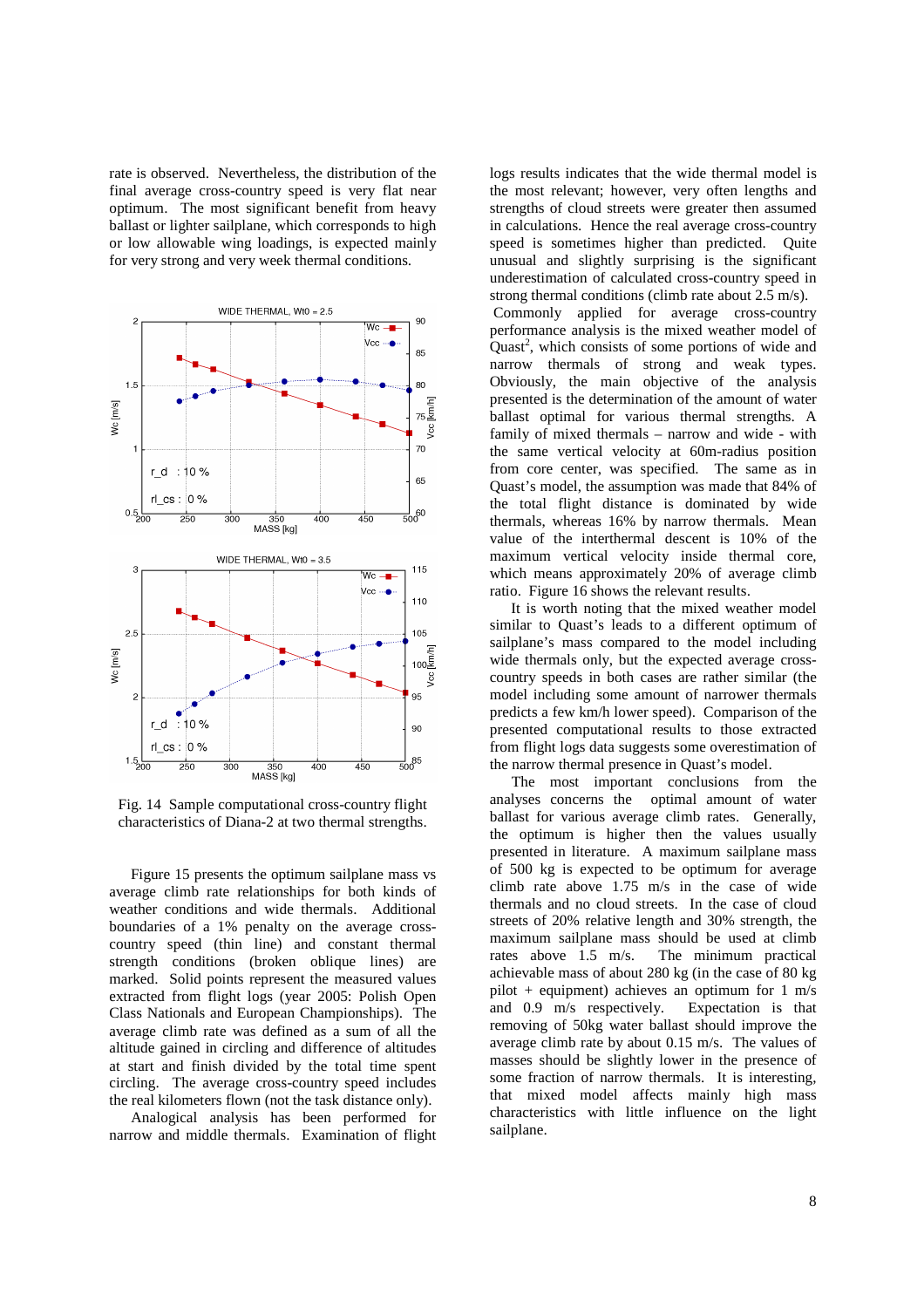

Fig. 15 Optimum Diana-2 mass vs. climb rate for wide thermals and two weather models: a) no cloud streets, b) with cloud streets.

On the other hand, the dependency between mass and final cross-country speed is very flat near the optimum. Over- or under-ballasting the sailplane by 50 to 70 kg (about  $+/-$  15% of sailplane optimum mass) leads to the lost of about 1% of average speed.

#### **Conclusions**

 The design process of a modern high-performance sailplane is rather demanding issue. A very high level of sailplane aerodynamics has been achieved through the use of advanced computational design tools and extensive wind-tunnel investigations.



Fig. 16 Optimum sailplane mass and expected crosscountry speed for mixed thermals and two weather models a) no cloud streets, b) with cloud streets

Any further significant improvements in sailplane flight performance in a way of drag reduction (especially profile drag) is almost impossible without the use of new flow technologies (e.g. active flow control of boundary layer).

Some moderate improvement of overall sailplane performance can still be achieved by careful aerodynamic design of every detail of sailplane and new solutions for sailplane structure and technology. A relatively broad scale of possible improvement in final flight performance is still possible in the area of low-speed characteristics (climb performance).